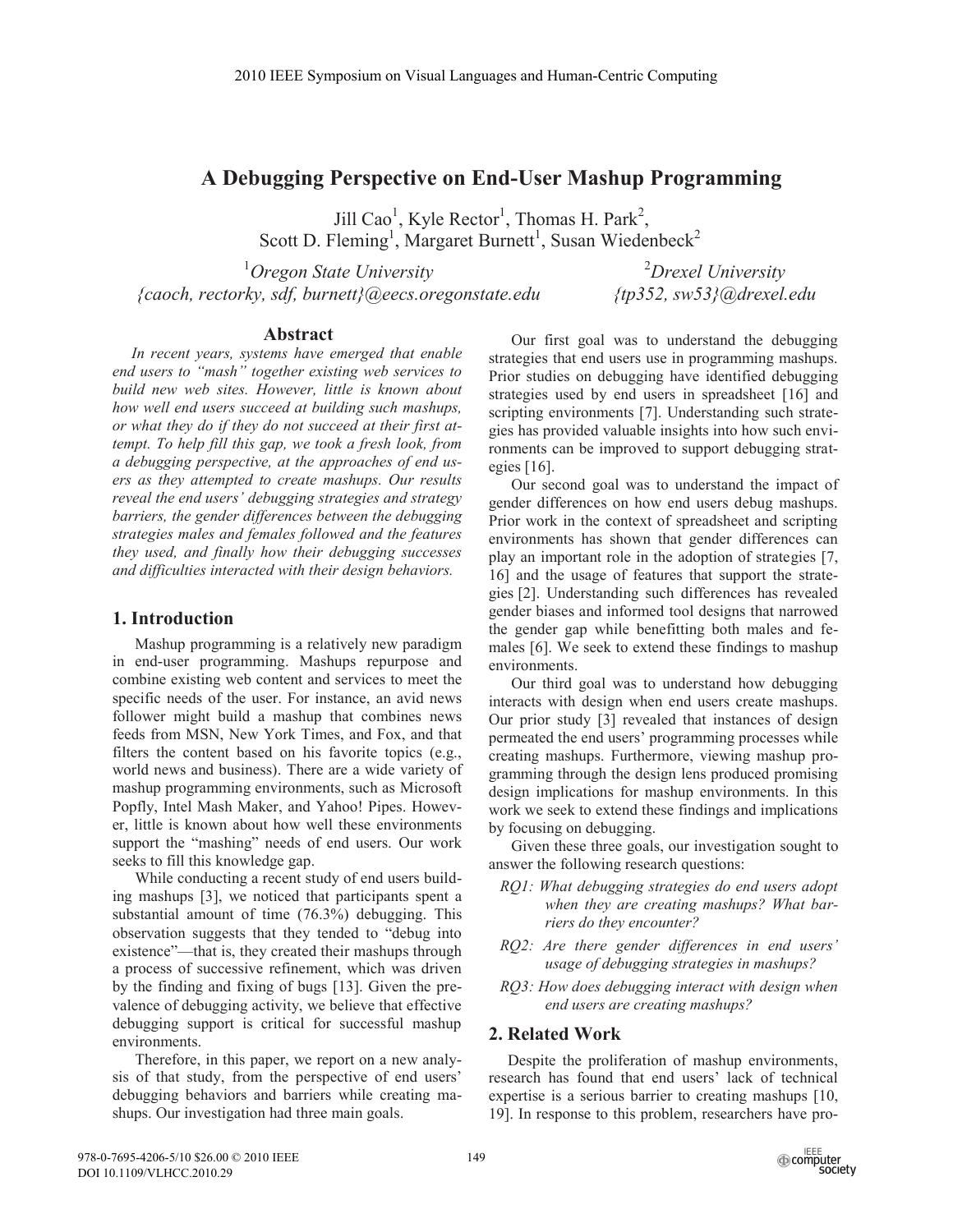posed mashup environments (e.g., Vegemite and Mashroom) that reduce such barriers by using techniques such as direct manipulation, programming-bydemonstration, and intuitive nested-table data structures. Usability studies have demonstrated that such environments can significantly benefit end users.

A few studies have explored end-user perceptions of mashups systems. In a survey of end users [22], females expected mashup creation to be more difficult than did males, suggesting gender differences in selfefficacy. To inform the design of mashup tools, Zang and Rosson [23] investigated end users' mental models of mashups—for example, how users thought about relationships in online data, and how they might like to integrate data. Jones and Churchill [8] studied the online forums of Yahoo! Pipes users to understand how end users collaborate to resolve problems.

Our investigation complements the above research by investigating how users go about *debugging* while building mashups. The investigation differs from the existing literature on end-user debugging (e.g., [7, 16]) in two ways. First, prior studies asked participants to find and fix seeded defects in spreadsheets or scripts. Our study asked participants to *create* mashups; thus, debugging was not the central goal. Second, our investigation is the first to look at strategies, design behavior, and gender differences in the debugging of mashups.

## **3. Empirical Study**

This investigation entailed a new analysis of data from a previous study [3] in which we observed ten participants engaged in a mashup-creation task using Microsoft Popfly Mashup Creator.

**Participants.** Participants comprised four female and six male college students from a wide variety of majors (e.g., biology, nutrition science). None were CS students, and none had taken CS courses beyond the elementary level. One female and four males had past programming experience either in high school, college, or both (no more than two courses).

**Popfly Mashup Creator.** In Popfly, users build mashups in a dataflow style using *blocks*. A block performs a set of parameterized operations such as data retrieval and data display. Users connect blocks to route the output of one block into the input of another. Figure 1 shows a Flickr block sending images and geographical coordinates of "beaches" to a Virtual Earth block (top, middle) to display the images on a map (bottom). Popfly users can make their projects public and access others' public projects. (More details of Popfly are given later.)

**Procedure.** The study used the think-aloud method, so we conducted it one participant at a time. Participants first filled out a background questionnaire and worked on a 20-minute tutorial that familiarized them with Popfly. They then completed a self-efficacy questionnaire [4], which we adapted to the task of mashup creation. Participants then practiced "thinking aloud" before proceeding to the main task.

The task involved creating a mashup to include (1) a list of local theaters, (2) the movies being shown at each theater along with information such as show times, (3) a picture for each movie, and (4) a news story about each movie. Participants had 50 minutes to complete the task. If they were unable to make progress for 15 minutes, the researcher administered an additional 5-minute mini-tutorial. Although this tutorial may have influenced participants' behaviors, we relate its effect to encountering a well-chosen example. Half of the participants (2 males, 3 females) received the mini-tutorial, and it proved helpful to three of them (2 males, 1 female). We collected video data (including facial expressions) as well as the final mashups.

# **4. Analysis Methodology**

Participants debugged intermittently as they created their mashups. Thus, we first identified sections of the transcripts in which participants were debugging (i.e., attempting to correct problems they had introduced). We then performed a protocol analysis on those sections.

Grigoreanu et al.'s collection of debugging strategies [7] served as the basis for our strategy analysis (Table 1). Two researchers independently coded all transcripts with the strategy codes, then jointly re-



**Figure 1.** Example mashup in Popfly. Top: the blocks. Middle: block settings. Bottom: the running mashup.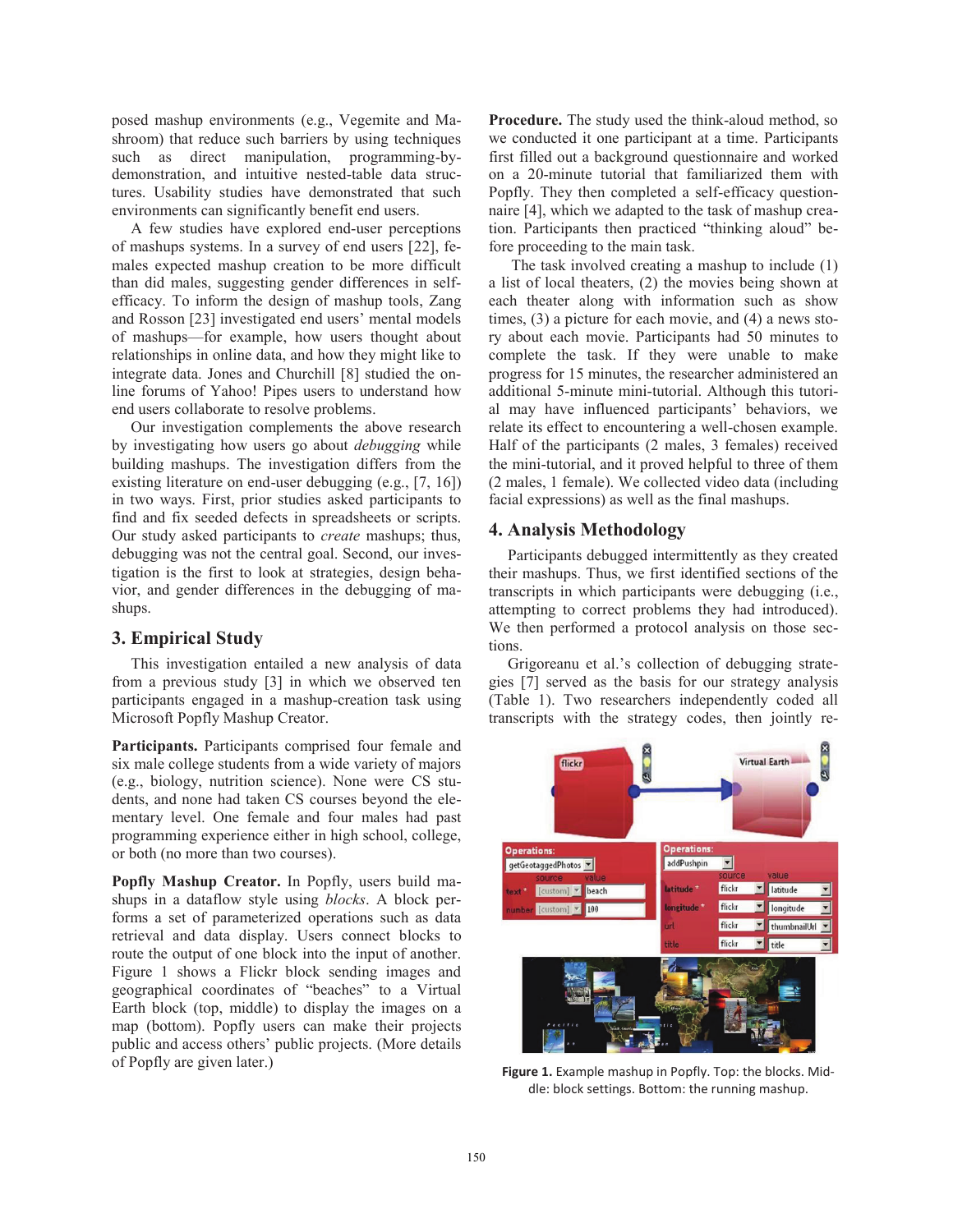solved any inconsistencies.

*Framing* captures a designer's efforts to understand and define a design problem, and determines the boundaries for designers' actions in solving the problem [14]. Designers frame a problem by identifying areas of the solution space that they want to explore [5]. When designers choose an unworkable frame, they must *reframe*, which involves assessing and then modifying or replacing the current frame.

As a conservative approach to coding reframing, we coded only those instances that were *evidenced by actions*. Two types of actions indicated reframing: (1) adding/removing a block, and (2) adding/removing connections between blocks. We chose these actions as evidence of reframing because they change the function or structure of a mashup in a global way. In contrast, we did not regard adjusting local block settings as reframing. Only one researcher coded for reframing because the process was mechanical and objective.

# **5. Results**

We evaluated each participant's mashup, giving a point for each fulfilled requirement (max 4). In this paper, we identify participants by their gender and the ranking of their score. Thus, the participants were as follows (scores in parenthesis):  $F1(4)$ ,  $F2(2.5)$ ,  $F3(2)$ , F4(2), M1(3.5), M2(3.5), M3(3), M4(3), M5(2.5), and M6(2). Half points indicate partially fulfilled requirements (e.g., missing pictures of some movies).

#### **5.1 RQ1: Debugging Strategies and Barriers**

Prior studies identified ten debugging strategies used by end-user programmers (Table 1) [7, 16]. Our participants used seven of the ten, listed in Table 2. As the table's diagonal shows, three strategies dominated: Testing (241 participant minutes), Code Inspection (201), and Dataflow (93). Participants frequently used these three strategies together: Testing and Code In-

| <b>Strategy</b>                       | <b>Definition</b>                         |
|---------------------------------------|-------------------------------------------|
| <b>Testing</b>                        | Trying inputs to evaluate the results.    |
| Code Inspection                       | Examining mashup logic to determine       |
|                                       | correctness.                              |
| <b>Dataflow</b>                       | Following data dependencies.              |
| Help                                  | Getting help from people or resources.    |
| <b>Feedback Fol-</b>                  | Using system-generated feedback to        |
| lowing                                | guide action.                             |
| <b>Specification</b>                  | Reviewing what the mashup should do       |
| Checking                              | to evaluate its current state.            |
| Proceed as in                         | Explicitly drawing on prior experience to |
| <b>Prior</b> Experience guide action. |                                           |
| <b>Control Flow</b>                   | Following flow of control (the sequence   |
|                                       | that instructions execute).               |
| Spatial                               | Following the spatial layout of code.     |
| To-Do Listing                         | Recording items to attend to later.       |

**Table 1**. Debugging strategies code set (from [7]).

spection co-occurred the most (99 participant minutes), agreeing with previous results [16]. Other frequent cooccurrences were Dataflow and Testing (58), and Code Inspection and Dataflow (53).

In the remainder of this section, we focus on Code Inspection, Dataflow, and Help, which were the strategies in which *barriers* arose. We also describe an *antibarrier* associated with Feedback Following.

**Code Inspection: Getting eyes on the code.** In Popfly, Code Inspection involved scrutinizing the mashup logic, such as block settings and inter-block connections. Participants encountered two prominent barriers in applying this strategy. First, Popfly blocks are "black boxes"—their internal logic is uninspectable. For instance, F1 did not understand that Live Image Search blocks loop infinitely, searching for images. Thus, she was perplexed when her search results for "Slumdog Millionaire" repeated the same image over and over—the loop was invisible to her.

On rare occasions, a participant was able to guess the hidden logic:

*M2: … it keeps adding the same news stories over and over again. Haha, I think there's some kind of a loop.* 

The second barrier arose because participants could only view one block's settings at a time. Thus, when viewing the settings for one block, participants lost reference to related block settings and connections.

**Dataflow: Mistakes and misunderstandings.** Popfly is a dataflow-based environment, so it stands to reason that the Dataflow strategy would be particularly useful in this context. However, participants encountered considerable barriers using the strategy.

Two participants, F3 and F4, displayed poor understanding of dataflow. For instance, F3 connected a Local Movies block to a Flickr block to display movie images, but the data flow was in the wrong direction:

*F3: I want to change the Flickr to the Local Movies [Connects Flickr to feed into Local Movies] Now try this again to see if I can get some results.* 

Four participants (F2, M3, M4, M6) understood

**Table 2**. Occurrence and co-occurrence of strategies ordered by frequency. Diagonal cells show number of minutes participants used the strategy; remaining cells show co-occurrences.

|       | Test | Code | Data | Help | Feed | Spec | Prior |
|-------|------|------|------|------|------|------|-------|
| Test  | 241  | 99   | 58   | 21   | 17   | 17   | 6     |
| Code  |      | 201  | 53   | 20   | 28   | 8    | 4     |
| Data  |      |      | 93   | 10   | 12   | 4    | 5     |
| Help  |      |      |      | 46   | 4    | 1    | 0     |
| Feed  |      |      |      |      | 35   | 2    |       |
| Spec  |      |      |      |      |      | 24   |       |
| Prior |      |      |      |      |      |      | 9     |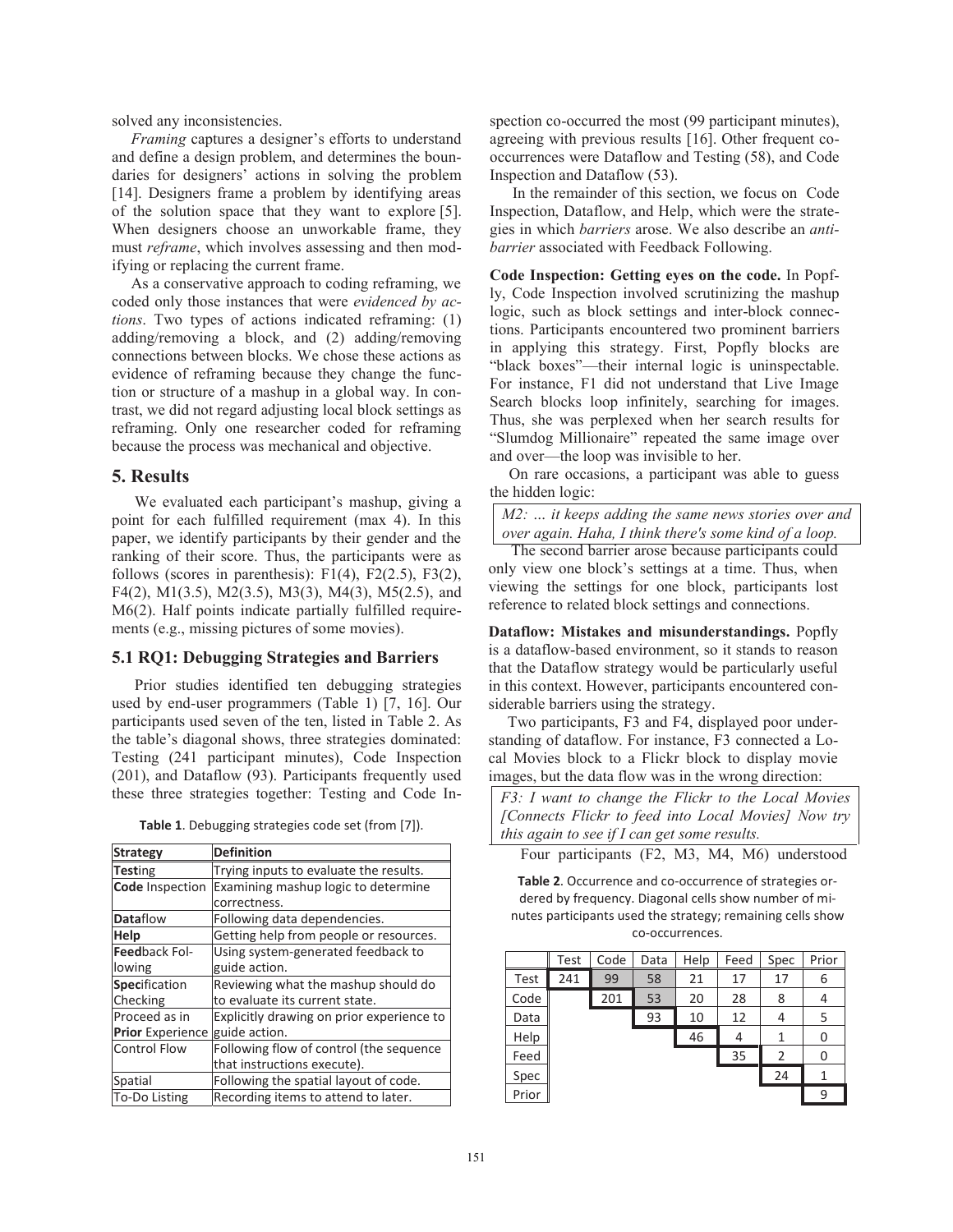that arrows signify a relationship between blocks, but did not exhibit a clear grasp as to how data flowed. For example, M3 wanted to use MSN News to show stories about movies from Local Movies but was not sure how to do that so he tried to "link things together 'cause that [seemed] to relate things together."

Even the four participants who usually used Dataflow successfully (F1, M1, M2, M5) sometimes misunderstood the type of data flowing out of a block. For instance, F1 tried to pass movie names from a Local Movies block through an Images Search block to a Live News block, not understanding that the Images Search block only outputs pictures, not text.

**Help: Trouble getting the right kind.** All participants sought debugging help. Using the seven help mechanisms in Table 3, they pursued help 46 times. The right column of the table shows the proportion of uses associated with each mechanism.

Despite the rich array of help mechanisms, the Help strategy often was not helpful—only 25% of the helpseeking instances led to progress. Here we describe barriers participants encountered using the two most popular mechanisms: light bulb and example search.

The light bulb appears as an icon on each block. When clicked, it suggests blocks that go well with the current block. Unfortunately, 11 out of the 13 times participants used this feature, they were not seeking creative suggestions, but rather debugging assistance.

The debugging assistance participants wanted fell into three categories. The first category was guidance on how to *configure* blocks. For example, F2 wanted to know how to configure a YouTube Video block:

*F2: [Clicks light bulb.] I'm going to get some mashup ideas because I'm not sure how to set up a YouTube video.* 

The second category was guidance on how to *coordinate* specific blocks. For example, F3 wanted to know how to hook an RSS List block into her mashup: *F3: I clicked [the light bulb] to get some mashing ideas to find out what the problem is with my connections…*

The third category was help in deciding whether to

**Table 3**. Mechanisms used to get help and how much each was used (proportion of total usage instances).

| Feature                     | Description                                          | Usage |
|-----------------------------|------------------------------------------------------|-------|
| Light bulb                  | Creative mashing suggestions                         | 28%   |
| Popfly search<br>(examples) | Popfly search feature for finding<br>example mashups | 17%   |
| Popfly help                 | Help on general questions                            | 15%   |
| Reference guide             | Quick ref. to tutorials' contents                    | 13%   |
| <b>Block help</b>           | Block-specific documentation                         | 11%   |
| Debug console               | Dumps runtime trace info                             | 9%    |
| Other                       | Google, etc.                                         | 7%    |

continue working on a current buggy solution or to abandon it entirely. For instance, M2 had problems displaying the desired data. He did not know whether he used the wrong blocks, configured his blocks incorrectly, or needed additional blocks. Unfortunately, the light bulb offered no help:

*M2: How do we choose what data is displayed? … What's the light bulb? No mashing suggestions...* 

Participants could use the Popfly search feature to find mashup examples. Concrete examples have long been regarded as critical elements of end-user programming, and indeed, four participants sought mashup examples (for a total of 8 attempts). Unfortunately, 7 of the 8 attempts were not helpful.

One problem participants had was finding *useful* examples. For instance, M4 wanted his mashup to display movie pictures, but it displayed random images instead. He searched for an example to guide his solution, but could not find any that were helpful:

*M4: [example 1]…They're showing different movies, but they don't really have anything different from what I have on mine…* 

*[example 2]… pretty much the same thing…* 

*[example 3]… I don't see pictures next to any of these. [example 4]…This is not really showing anything different. Let me go back to mine.* 

Another problem was understanding the examples found. For instance, M5 found an example that impressed him, but he failed to benefit from it, perhaps because he could not determine which *parts* of the large example mashup were relevant to his task:

*M5: That's kinda cool [Many blocks appear] Oooh, this is a lot more bad ass than mine! Text Helper, Text Helper… This guy is smart. [M5 abandons his search]* 

**Feedback Following: A bright spot.** Feedback Following comes into play when the system provides incontext feedback that suggests user action. In Popfly, the exclamation point appears when the user connects two blocks, and the client block receives no data due to a configuration error. Hovering over the exclamation point produces a tooltip that says, "You must set a value." All participants attended to this feedback feature, and by following the feedback, they consistently succeeded in fixing this type of bug.

One reason for the effectiveness of this feedback feature may be that it is an example of *surpriseexplain-reward* [20], which aims to entice the user into useful actions. Specifically, the appearance of the exclamation point surprises the user. Now curious, the user reads the tooltip, which explains that he must set a value. The user infers that by setting a value, he will be rewarded with a working connection. Interestingly, not all participants understood the error message (perhaps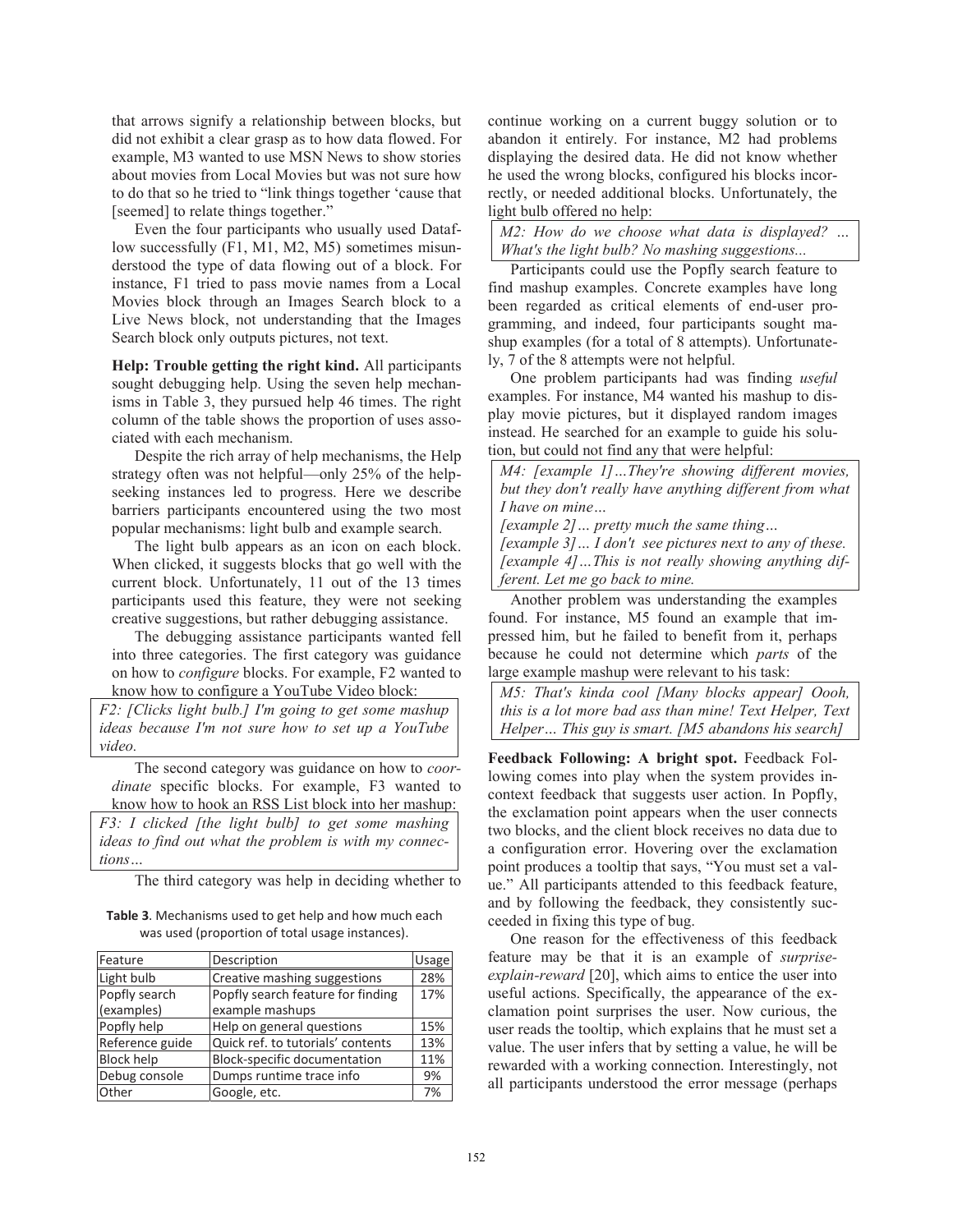the explanation was unclear); however, all such participants followed up on the message and fixed the bug. In these cases, the feature may have succeeded by arousing the user's attention at an ideal moment: when the user was focused on connecting blocks.

## **5.2 RQ2: Gender Differences in Strategies**

In analyzing gender, we used the Mann-Whitney U test to check for gender differences, and Spearman's rank correlation coefficient to measure the strength of associations. To account for ties in our small sample, we used permutation tests [15] to obtain exact significance values.

**Strategy choices.** Males and females spent the same amount of time using debugging strategies overall; however, males switched between strategies more frequently than females (a marginally significant difference: Mann-Whitney U=3.0, p=0.057). One noteworthy gender difference in strategy use concerned Dataflow: males used Dataflow significantly more often than females (Mann-Whitney U=2.0, p=0.033), a difference that has also been observed in the context of spreadsheet debugging [16].

**Strategy use and success.** The Dataflow strategy paid off: success (task requirements completed) correlated significantly with Dataflow usage (Spearman's rho=0.707, p=0.027). Figure 2a demonstrates this relationship. The figure also suggests a positive relationship within each individual gender, although these correlations did not reach statistical significance for the small samples. A past study of spreadsheet users found a positive correlation between success and Dataflow for males but not females [16]. Together, the two studies suggest that environments like Popfly that need Dataflow strategies for success may not align well with many females' strategy preferences.

Popfly's Code Inspection barriers may also be particularly detrimental to females, Figure 2b suggests an inverse relationship between success and Code Inspec-



**Figure 2**. Plots of strategies and success (square = male, diamond = female): (a) use of Dataflow was positively associated with success for both genders (two females never used Dataflow); (b) use of Code Inspection trended negatively with success for females.

tion for females (not statistically significant). The prior spreadsheet study found that females who mentioned Code Inspection were significantly *more* likely to be successful in debugging [16], implying that this strategy is a preference for many females. Popfly's limited view of mashup code (Section 5.1) may be implicated in females' lack of success with Code Inspection because the strategy depends heavily on the programmer's ability to read and understand code.

**Self-efficacy, strategies, and unfamiliar features.** Researchers in the domain of end-user programming, have found that self-efficacy [1], a form of confidence, shapes the strategies and features end users adopt and the success they achieve in debugging tasks [2, 6].

Table 4 summarizes the participants' self-efficacy scores, measured on a scale of 1–5. Females had lower self-efficacy than males (Mann-Whitney U=2.5, p=0.038), which is consistent with the findings of earlier studies [2, 16]. For instance, F4 illustrated her low self-efficacy in the following comment.

*F4: [Can't figure out how to show a map]… This is why I'm in nutrition… AddPushPinByLocation? Theater name? Title? [Bites nail] I feel so stupid…* 

For the combined group of males and females, selfefficacy significantly correlated with the use of Dataflow (Spearman's rho=0.745, p=0.017). However, selfefficacy only correlated with Feedback Following (Spearman's rho=0.841, p=0.044) for males, not for females. Also for the combined group, self-efficacy was marginally associated with frequent switching between multiple strategies (Spearman's rho=0.633, p=0.054). Consistent with self-efficacy theory, people with high self-efficacy tend to be more flexible in their problem-solving strategies.

Prior research has related self-efficacy to gender differences in the acceptance of spreadsheet debugging features [2]. To explore similar relationships in mashups, we examined the participants' usage of mashup blocks; we considered each block type to be a distinct feature. Table 4 provides the percentage of taught

**Table 4.** Percentage of taught (in tutorial) blocks used and use of the untaught debug-console feature. Participants are grouped by gender and ordered by self-efficacy.

| ID             | Self-efficacy | Taught blocks  | Untaught feature |
|----------------|---------------|----------------|------------------|
| F <sub>3</sub> | 3.8           | $25.0\% (2/8)$ | Yes              |
| F1             | 3.6           | 25.0% (1/4)    | Yes              |
| F <sub>4</sub> | 3.3           | 37.5% (3/8)    | No               |
| F <sub>2</sub> | 3.2           | 50.0% (4/8)    | No               |
| M <sub>2</sub> | 4.7           | 75.0% (3/4)    | No               |
| M4             | 4.1           | 50.0% (2/4)    | No               |
| M <sub>5</sub> | 4.1           | 100.0% (4/4)   | No               |
| M1             | 4.0           | 75.0% (3/4)    | Yes              |
| M3             | 3.7           | 37.5% (3/8)    | Yes              |
| M <sub>6</sub> | 3.5           | 75.0% (6/8)    | No               |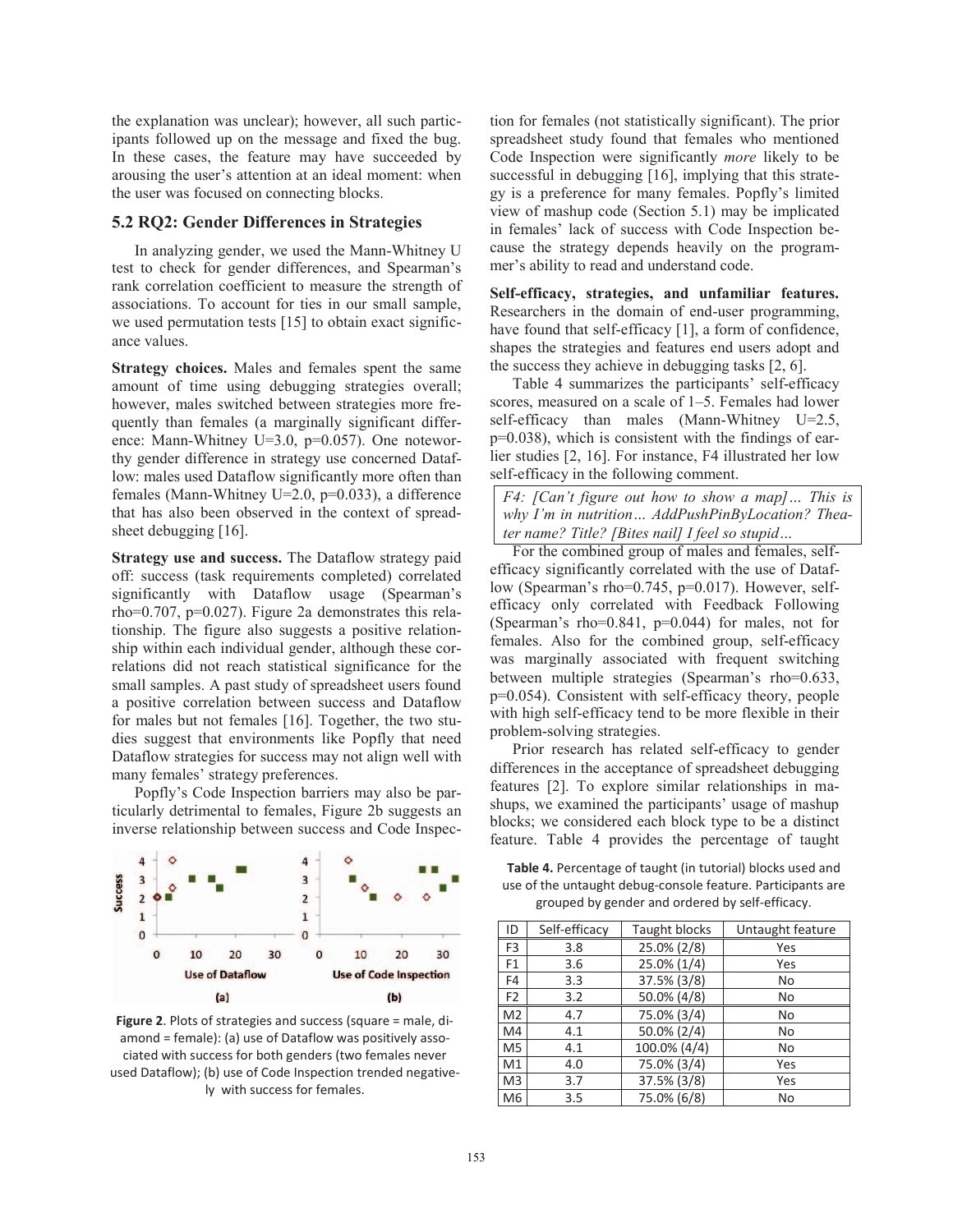blocks used by each participant. The number of blocks we taught was 8 for those who received both the initial and mid-task tutorials and 4 for those who received only the initial tutorial.

As Table 4 shows, the females with lower selfefficacy used a higher percentage of taught blocks than the females with higher self-efficacy (with high selfefficacy females more willing to instead try blocks that had not been taught). When we specifically considered the use of the Debug Console, which was not taught to the participants, only females with higher self-efficacy used it of their own volition. Similar patterns did not hold for the males. For example, regardless of selfefficacy, all but one of the males explored at least half of the blocks introduced to them.

These results are again consistent with the findings on spreadsheet debugging [2]: higher self-efficacy females were more likely to use untaught features, whereas females with lower self-efficacy gravitated toward the features that were taught to them, a relationship not present for the males in this study or in [2].

#### **5.3 RQ3: Design Moments in Debugging**

Debugging begins with the realization that the program is wrong, and that something must be done—but what, exactly, will fix it? A decision is needed.

Some of these decisions are design decisions. In previous work, we showed that even in environments without explicit support for design, end users engage in moments of design that permeate their programming efforts [3]. Such behavior is consistent with Rosson and Carroll's "debugging into existence" notion [13].

To understand how participants' debugging activities interacted with design moments, we looked at the impact of debugging activities on *framing* behavior, a key part of design. Recall (Section 4) that in framing a design problem, the designer sets the boundaries for actions in solving the problem [14]. Research has shown that effective framing is critical to making progress on design [3, 18]. When designers find that they cannot solve a design problem as expected (i.e., the frame is unworkable), designers will *reframe,* attempting to set the problem such that they can solve it.

Given the importance of reframing in design, we investigated the relationship between participants' rate of reframing and success on task, to discover how debugging and design reframing interplayed.

**Rate of reframing and success.** Participants reframed anywhere between 7 (F1) to 48 (M3) times during the task. Figure 3 on reframing reveals a parabolic relationship between the rate of reframing and success: the moderately successful participants (M3, M4, F2, M5) reframed most frequently, whereas participants who were most successful (F1, M1, M2) and least successful (F3, F4, M6) reframed least frequently.

An interpretation of this relationship is that highly successful participants tended to produce better frames and did not need to reframe often, while moderately successful and unsuccessful participants tended to produce less workable frames. However, the moderately successful participants were able to make progress through reframing, whereas the unsuccessful tended to pursue unworkable frames. It is an open question why the unsuccessful participants did not reframe. They may have been averse to changing frames, or they may have wanted to reframe but did not know how.

**Interplay of debugging and reframing.** We also considered the relationship between success in bug diagnosis and success in reframing. We defined successful bug diagnosis to be a participant's words exhibiting a good understanding of a fault. We defined successful reframing to be the new frame leading to progress on the task. We consider the relationship through four cases that exemplify each combination of successful/unsuccessful bug diagnosis and reframing, summarized in Table 5.

In an example in which successful diagnosis preceded successful reframing, F1 proceeded based on the understanding she gained from debugging. The problem was that her mashup using Live Image Search would not display movie images:

## *F1: [Looking at Debug Console] Live Image Search…. Outputting 0 items… Let's get Yahoo! Images.*

She correctly identified the Live Image Search block as the problem. She then successfully reframed, replacing the defective block with a Yahoo! Images block.

At the opposite extreme, where an unsuccessful diagnosis preceded unsuccessful reframing, M5's lack of insight into the bug led to an ill-informed reframing. His mashup would not display pushpins on a map:



**Figure 3.** Rate of reframing (# of reframings per debugging minute) ordered by success. Participants are grouped according to success level (# of requirements accomplished). Dark shade shows the maximum rate for each group; light shade shows the minimum.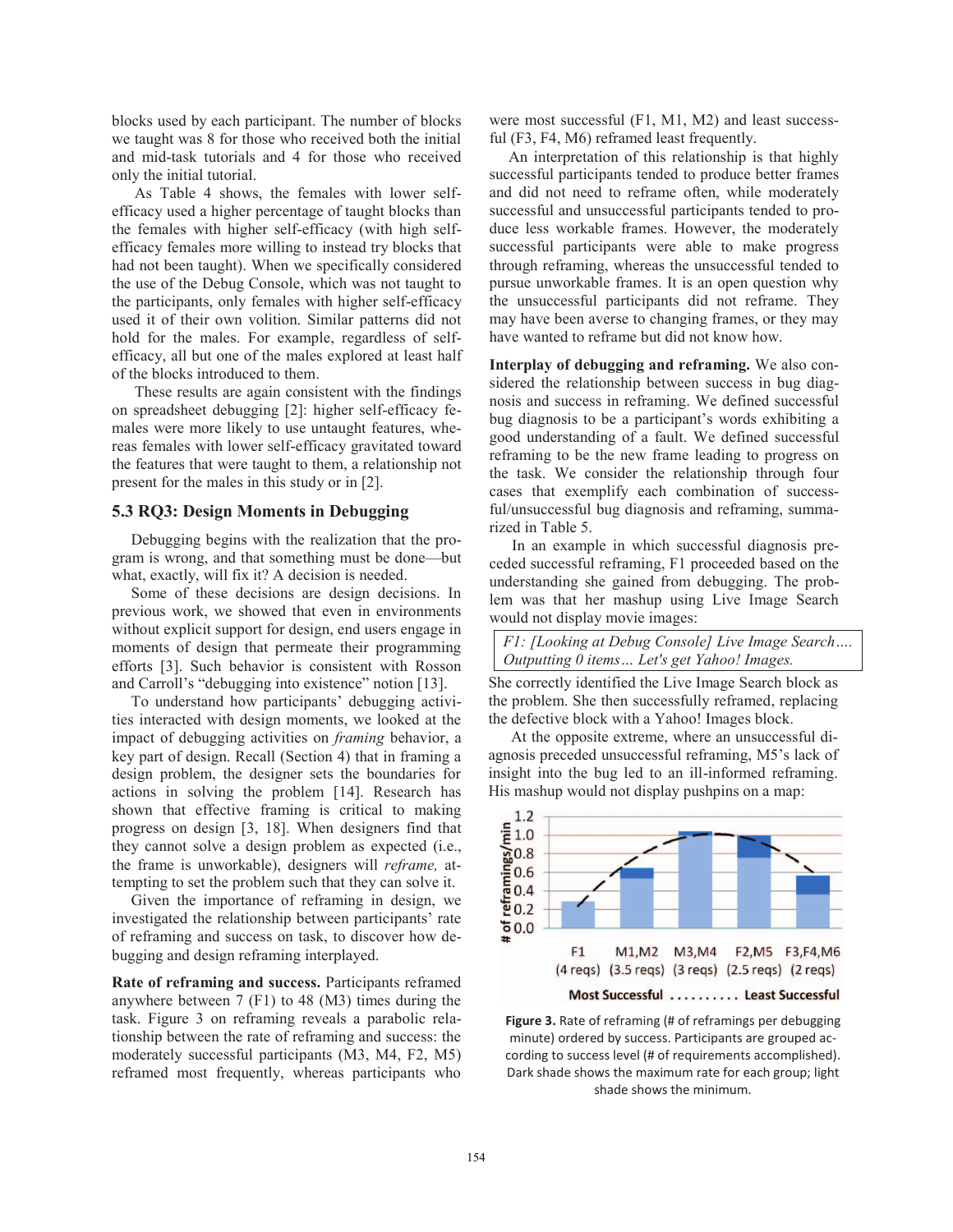|              | Reframing  |              |  |  |
|--------------|------------|--------------|--|--|
| Diagnosis    | Successful | Unsuccessful |  |  |
| Successful   | F1(21)     | M4(11)       |  |  |
| Unsuccessful | M3(10)     | M5 (32)      |  |  |

**Table 5.** Examples of debugging-reframing interaction. Entry format: *participant (minute offset)*.

*M5: How did that happen? I only got error, error, error… Go away PhotoSphere. You suck! [Removes PhotoSphere]* 

Unfortunately, although PhotoSphere was the last block added, it was not the problem, and M5's subsequent reframing yielded no progress.

In an example where successful diagnosis did not precede success, M4 identified the bug, but did not know of a fix. He successfully diagnosed the reason his mashup was not producing output:

*M4: It doesn't seem to give anything for that so it must not work that way. I'm gonna see if I could just make some sort of connection between all three of them. [Changes block connections. Runs] I don't have anything about Corvallis theaters anymore.* 

He understood that recently added connections were the cause. However, he was unsuccessful in reframing because he did not know how to connect his blocks to solve the problem.

Perhaps most interesting was the case where an unsuccessful diagnosis preceded a successful reframing. M3 put minimal effort into diagnosing bugs, often resulting in vague or incorrect diagnoses. Despite his lack of understanding, he repeatedly reframed and modified his mashup, trying things out:

*M3: I guess those two blocks didn't work or I didn't use the right option. Let's keep going through these [blocks] and see which one gives pictures of movies.* 

Although such reframings were often unsuccessful, they did lead to progress on occasion.

An interesting contrast to M3 is F4: both participants tended to be unsuccessful in diagnosing bugs; however, M3 was more successful overall on the task than F4 (3 vs. 2 requirements completed). M3's propensity for reframing may have made the difference. Despite lacking a good understanding of the bug, M3 was able to make progress, albeit inefficiently, through reframing. In contrast, F4 spent more time (unsuccessfully) diagnosing bugs and consequently reframed at a slower rate, exhibiting long bouts without progress.

#### **6. Discussion**

The key problems end users faced while debugging their mashups are summarized in Table 6.

Perhaps most serious were problems with the Dataflow strategy. Use of Dataflow significantly correlated with success in this dataflow-centric environment, but many participants had difficulty with the strategy. Other researchers have observed novice programmers having difficulty applying dataflow concepts with data flowing invisibly over the Web [23]. Such issues might be alleviated by visualizing the flow of data: for example, showing data in a table after each step of processing [21] or enabling connections to display the data being transferred [17]. However, given the problems with dataflow as a concept, it raises the question of whether dataflow is an ideal paradigm for end-user mashup environments.

Surprisingly, Code Inspection seemed particularly ineffective for females, counter to a prior study in which the strategy was closely related to female success [16]. However, a closer look at this mashup environment may explain why. According to the Selectivity Hypothesis [11], females are more likely to process information comprehensively, whereas males are more likely to process cues serially. Unlike the spreadsheet environment used in [16], Popfly worked against comprehensive information processing: only small sections of mashup "code" (parameter settings) could be displayed at once, and there was no feature for tracking which code had been inspected (i.e., no To-do Listing). Thus, using Code Inspection in this environment may have led to instances of cognitive overload that did not arise in the spreadsheet environment of [16].

Despite Popfly's numerous help facilities, participants' encounters with help tended to be unhelpful. Their success with Feedback Following suggests that context-sensitive help would have been more effective. One tool, Crystal [12], answers questions about UI behaviors in context and suggests fixes to preference settings to get the desired outcome. However, the solutions to mashup bugs are more complicated than simply turning preferences on or off. The Whyline allows users to ask questions about which source code produced elements in the program output. However, hidden block logic may hamper this approach in Popfly.

**Table 6**: Key debugging problems.

| Category  | Problems                                   | Sect. |
|-----------|--------------------------------------------|-------|
| Dataflow  | Mistakes and misunderstandings             |       |
|           | Positively correlated with success, but    | 5.2   |
|           | underused by females                       |       |
| Code In-  | Hidden code                                | 5.1   |
| spection  | Limited code to view at once               | 5.1   |
|           | Previously found to be successful for fe-  | 5.2   |
|           | males, but ineffective in this context     |       |
| Help      | Misunderstanding help features, issues in  | 5.1   |
|           | finding/understanding examples, etc.       |       |
| Feature   | Females with low self-efficacy did not try | 5.2   |
| usage     | unfamiliar features and blocks.            |       |
| Reframing | Useful for making progress, but underper-  | 5.3   |
|           | formed by some participants                |       |